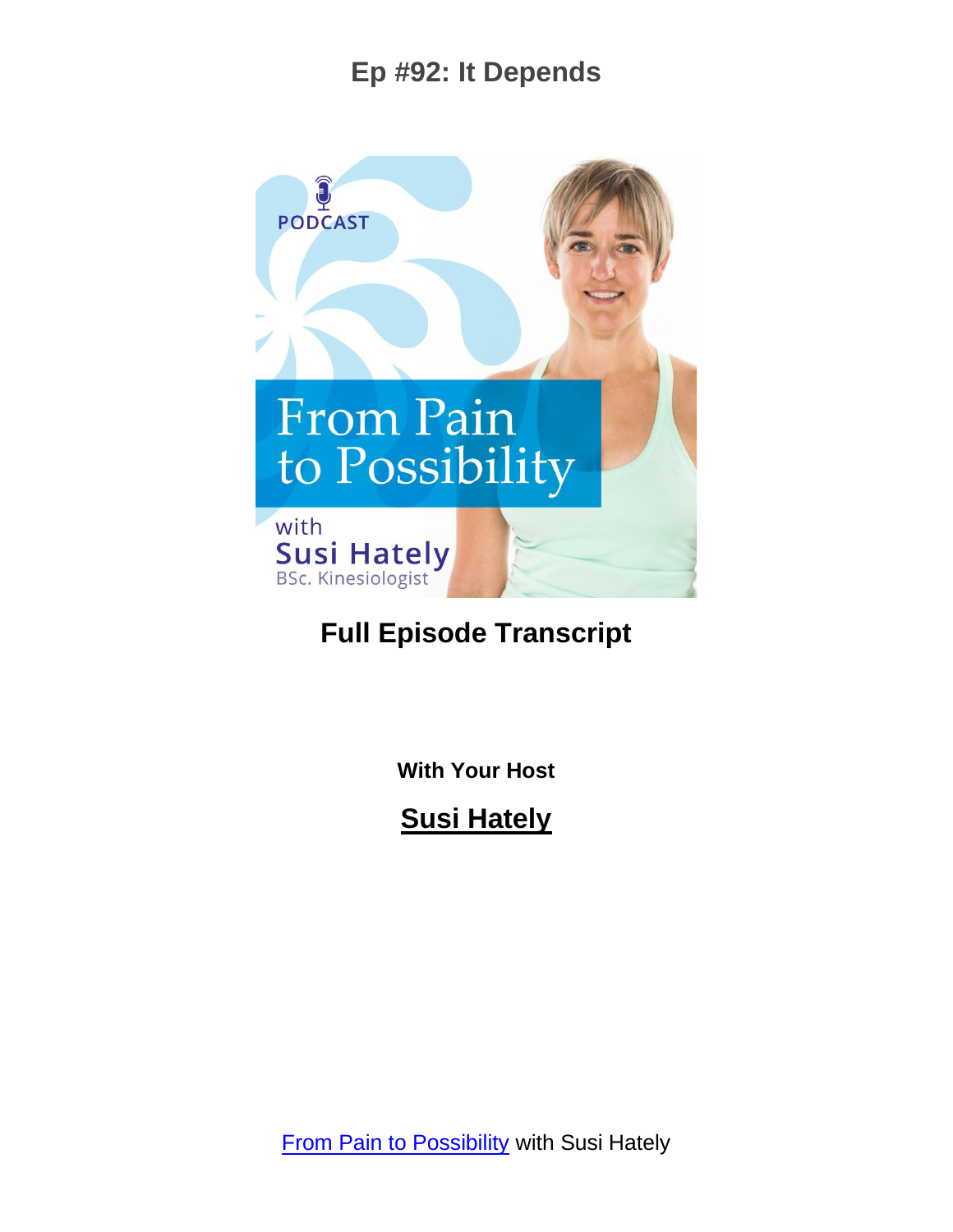**Male Announcer:** You're listening to *From Pain to Possibility* with Susi Hately. You will hear Susi's best ideas on how to reduce or even eradicate your pain and learn how to listen to your body when it whispers so you don't have to hear it scream. And now here's your host, Susi Hately.

Welcome back. With this episode, I want to dig into two really important words: it depends. Those people who are in my certification program, even people who are in my one to one three month training programs, and certainly in the therapeutic yoga intensive, they hear it so often, that they have a smile. They even know that I'm about to say it depends before I even say it.

But really and truly, those words are used so often. And I teach around, and through, and how to utilize those words to get great results. Because when my trainees, as they become grads, they really sink in and let those words seep into themselves and really marinate through them, it's extraordinary the results that they get.

So I want to dig in a little bit to what I see those words to really mean and how we can utilize them to get better results for our own selves, and for ourselves as practitioners with our clients. But before I get there, I do want to make mention of the certification program and the standalone, but also module one program of cert, which is the therapeutic yoga intensive.

Now this is coming up, we have the intensive happening in March and April, this year. Two separate programs because I take small groups for each of those programs. And then the full remaining bit of the certification starts in June.

So if you are wanting to learn about how powerful it depends is and become really solid in your skills, and grow a business, that's also key, then you'll want to chat with Kia about the intensive and the certification program and how it can serve you and see if it's a fit.

Now, if you're not somebody looking for certification training, but want to work with me, you can also speak with her about one to one, the three

[From Pain to Possibility](https://www.functionalsynergy.com/podcast/) with Susi Hately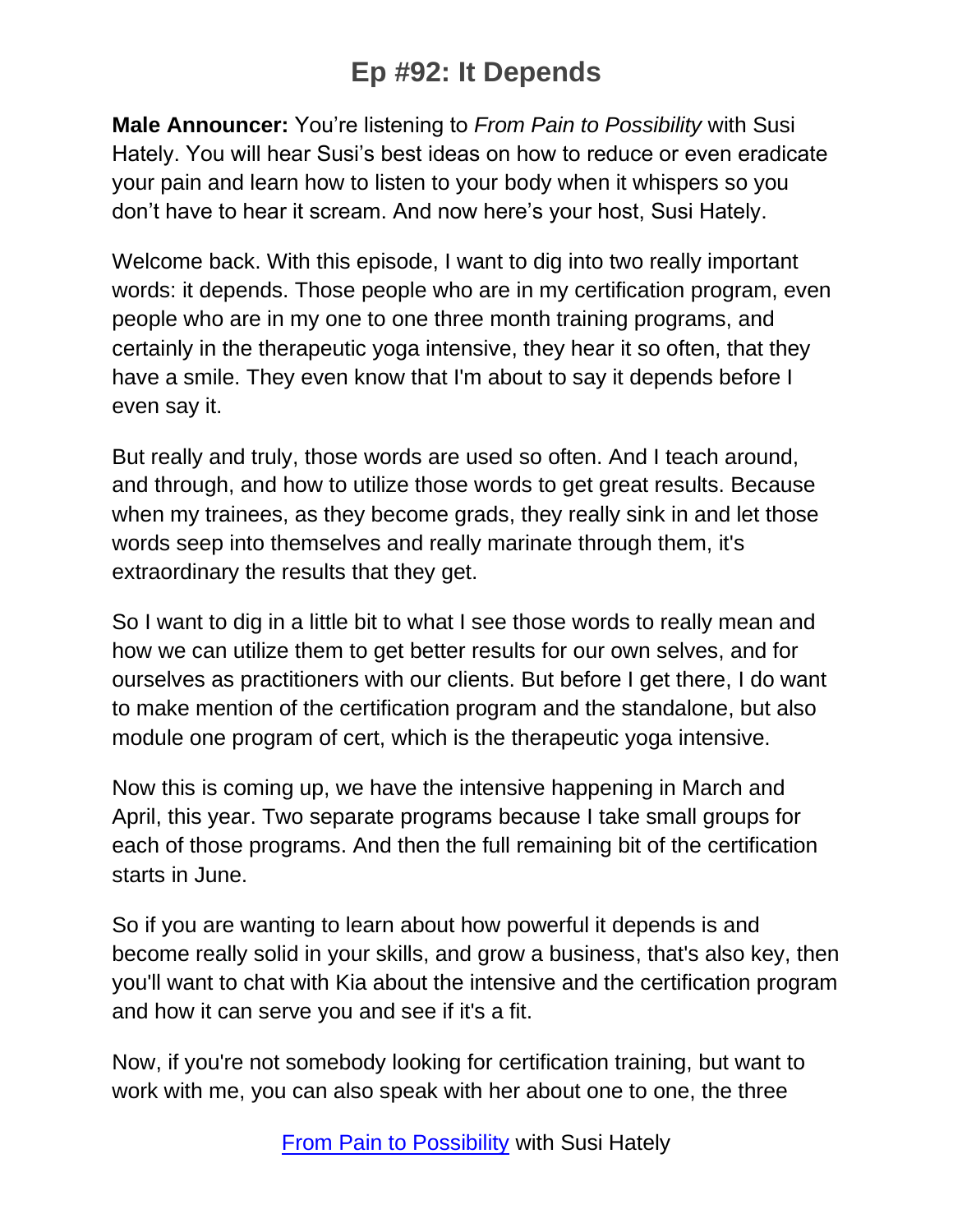month series online that I work with clientele to help them reduce their pain, eradicate their pain, and really embody this notion of it depends. So that you can have the strength, and the mobility, and really the power that you really want for yourself and the freedom you want in your life, no matter what your condition is.

So, it depends. We live in a culture that honors evidence, formal evidence, and rules. It makes things easier at times, but what I have found over almost, goodness, 30 years of helping people reduce and eradicate pain is that rules don't apply to a lot of people. They're a really interesting place to begin. And especially if we hold them loosely as principles as opposed to the word of law, they're a place to begin.

But ultimately, especially if you're growing your career, you're going to recognize that those rules just don't work. That if we use them as principles, then they provide a guide. But really and truly, when you work with your people, you will see more and more that it really does depend.

So the aim, then that you want to grow is this capacity to be with a growing awareness. And dare I say the word feeling, but truly to feel what's going on in your body and to help, if you're a practitioner, to help your client feel and grow their awareness about what's going on in their own body. Because if you can grow that capability, that capability of growing awareness and of feeling, you're really going to sink into the power of it depends.

Part of making progress and getting extraordinary results, thinking about this concept of it depends requires us to meet people where they're at. And I know that that's a line that's used a lot. Meeting people where they're at, like what the heck does that actually mean?

For me, what it means is to connect and to listen. It's recognizing that I don't have any higher of authority than my client or my trainee. That we each bring in a pile of experience and we each have a pile of expertise in our lives. And they just happen to be showing up because they recognize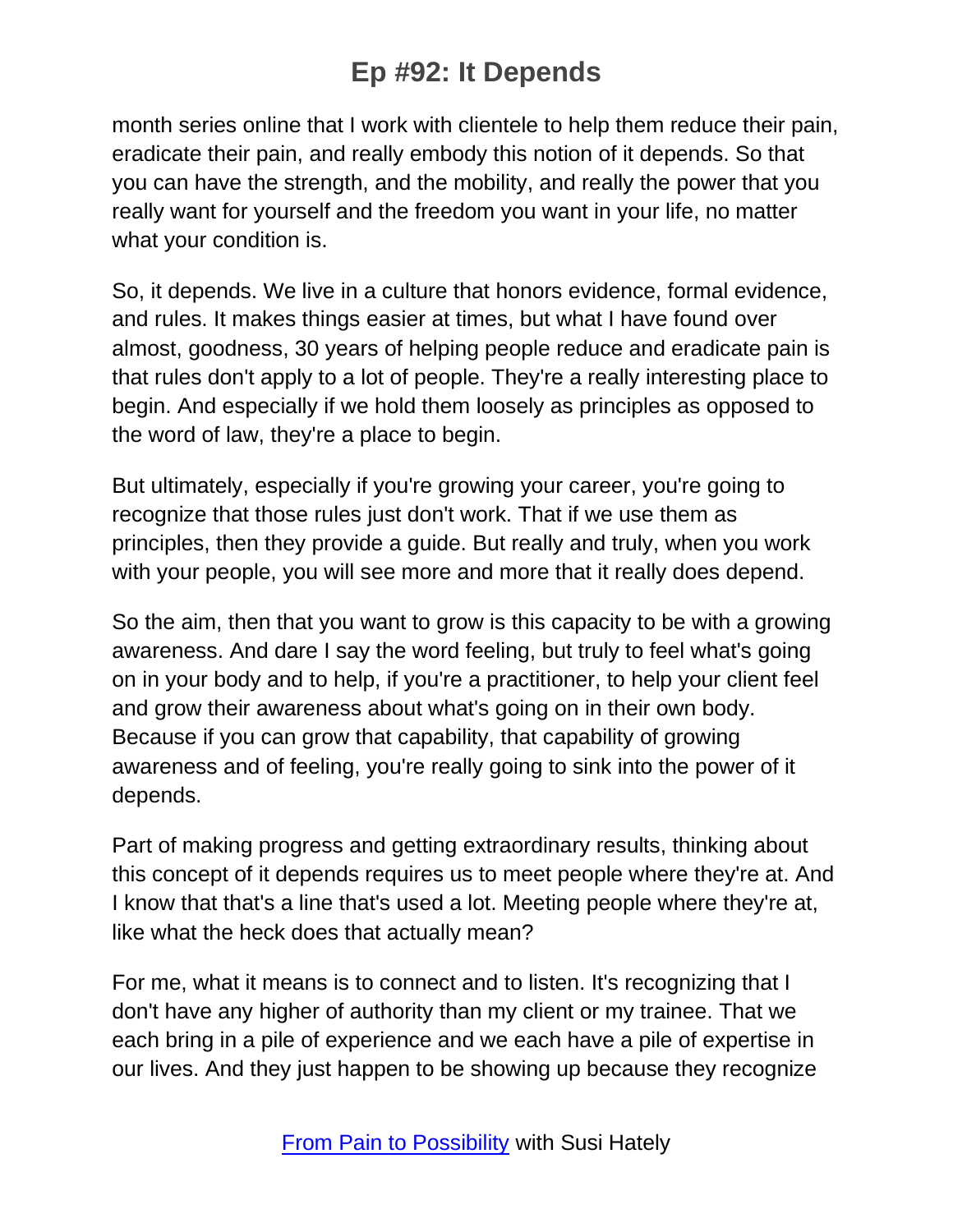that I have a level of expertise that they are wanting, or they feel is going to help them in their journey.

So I recognize that we really are on the same level. And there is an intent that I have with my clients where there's an expectation for them coming to the table. So I'm not actually doing anything to fix them. I'm not the one solving their problem. I'm with them, I'm alongside them, but they have as much skin in the game, they have as much ownership of the process. as I do.

We're working in partnership here. And to be in partnership means to listen, it means to connect. It means to recognize that there's going to be some things that my clients do or don't do that I might agree or not agree with. And it's to recognize when I have those triggers inside of me, of agreement or non-agreement. And it's recognizing that there is this relationship here. And what is my job?

And what I see as being key here next to the basic fundamentals of a relationship, is that they are a human being. I know, I know, it's obvious, right? But really, they are more than their condition. Yes, their condition has significance and importance for how it's playing out in their life. And it's just a condition.

And the reason I say that is for a couple of reasons. The first is that I've had people come in and have a diagnosis one way and then the next week or two weeks later they have another diagnosis. Oh, no, it's not that, it's this. Next time they come in, nope, no, it's not that, it's this. So if I relied solely on my programming based on the condition, I would not help many of the people that I do help.

So that's why it's so vital to be able to pay attention to the person themselves who happens to have this condition and to find out how this condition is being expressed. And with that, that there has yet been a condition that someone has come with that has not improved when they've improved their ability to be aware, their ability to move, to reduce their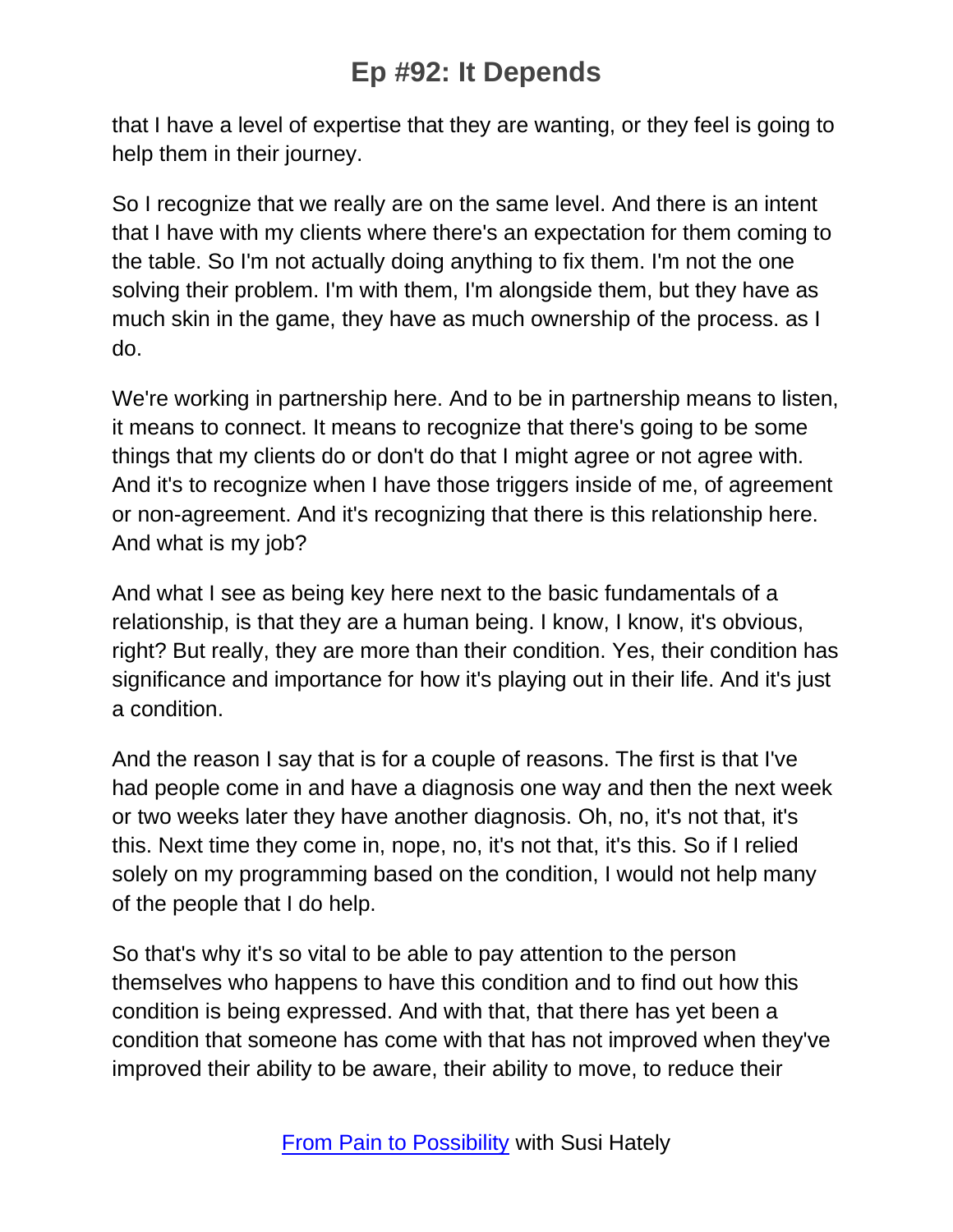compensation, and to grow their overall inner sense of self. Which is in part growing their awareness.

So often people can be bamboozled by their condition. I mean all they need to do is go on to Dr. Google and see what is all possible. And that can wreak havoc on their brains and the way that their brains feel things in their body. So the key here is recognizing if that's what's going on. What makes up this person who is actually my client here? What drives them? What gets them out of bed in the morning? What makes up their life? What outcomes do they seek?

And even if I don't agree with those outcomes, if I think those outcomes are Pollyanna, who am I to say that? Let's break down whatever that dream or desire is to its component parts and let's start working toward it. Meeting people where they're at, they aren't their condition.

If you can grow those two particular skills, you will notice that your results for yourself, and if you're working with a client, are going to grow exponentially. The condition isn't the end game. Recognize who they are, what gets them out of bed in the morning, and move them towards the outcome they desire.

And in that process, what you're doing is you're teaching them skills and tools. Skills and tools that can grow their ability to feel, to be aware, to gain clarity, right? Clarity is power. If we're just throwing a protocol because they have a condition, we miss all of that. We miss the inherent power of healing.

But if we just step back and slow it down a little bit, teach them some skills and tools, we enable them to own the process. And that owning of the process arises out of our ability to teach them by meeting them where they're at, recognizing they're not just a condition, and that our authority is not over top of their own inner authority. Those are so important and those are what contributes to it depends.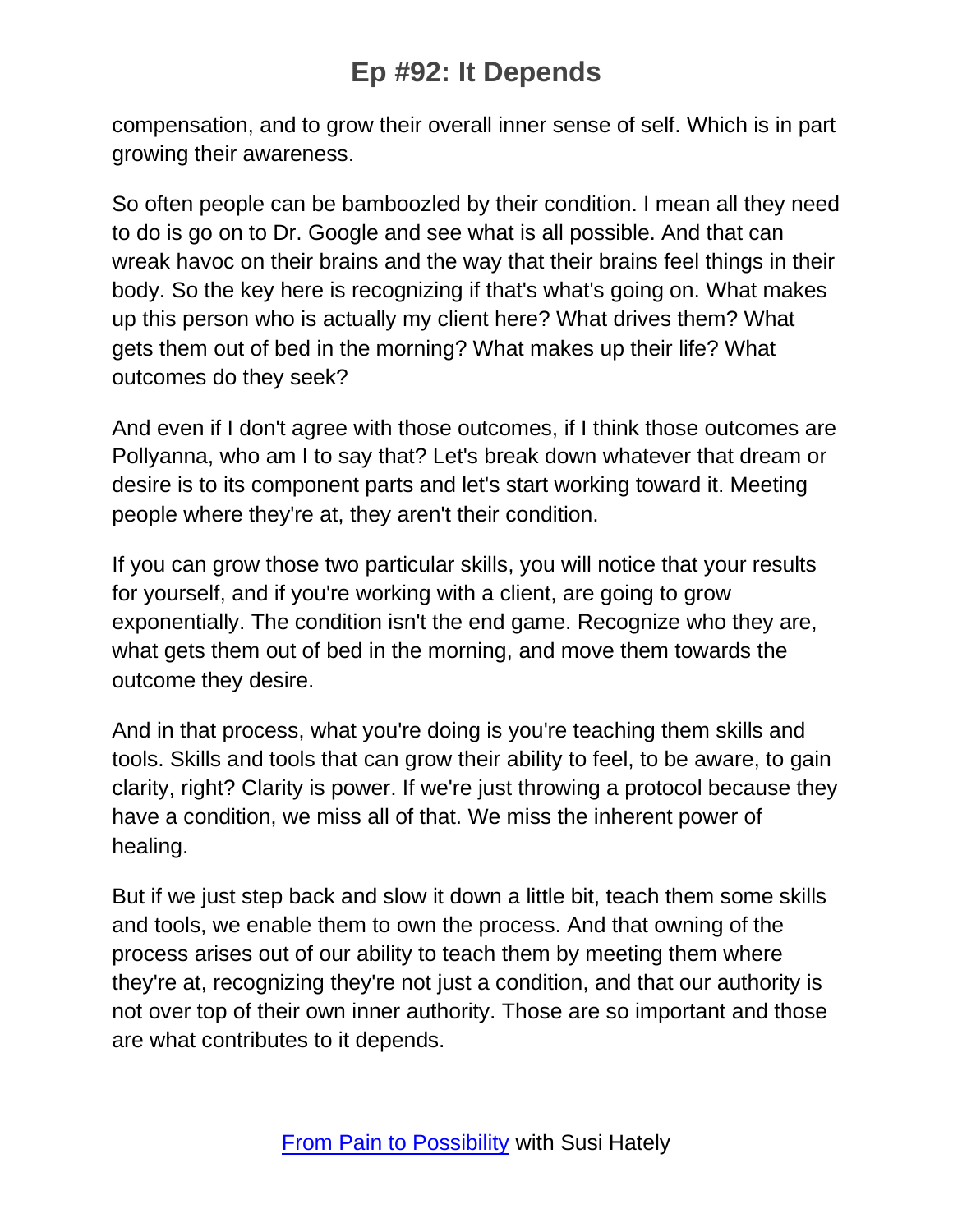Now, I will say that I think I have been lucky in two ways. The first is that I had a sister who has passed away but 15 years ago. She was my twin sister, or is my twin sister, and she was born with a congenital disability, part of her brain didn't form. And as a result, kids like her in the 70s were put away into institutions.

Then there was a political shift, deinstitutionalize happened 16 years later and she was brought back to live in the community. What was so fascinating though, is that in the three years of her coming out of the institution she had more growth and gain than she had in the institution. It was believed that she would never be able to communicate. And we were able to help her learn how to use a communication board.

So she was able to have basic communication. She was able to feed herself. So those might sound like small tasks, but in truth the fact is they said she would never be able to do any of that. In fact, they said she would never live past one, never mind 10. Never all the way to 35. So inherently and innately in me I've never had the tendency to pigeonhole because of that fact alone. That despite what people said, despite what apparent authorities said about her, she really defied the odds.

Along with that, I haven't had formal, formal in-school rehabilitation training. I received training in principles of movement, my kinesiology degree afforded me that. So then when I went to work in the pain world helping people reduce pain, it became really clear to me, particularly after I got my yoga certification, that my key skills were breath, movement, and stillness.

I had this biomechanical understanding that really was quite helpful. But the reality was, I had breath, movement, and stillness. That's what I taught my people. I didn't have scalpels, I didn't have needles, I didn't have manual techniques. I didn't have all those things that are afforded to a physical therapist, massage therapist, chiropractor, physician, acupuncturist, you name it. But I loved it.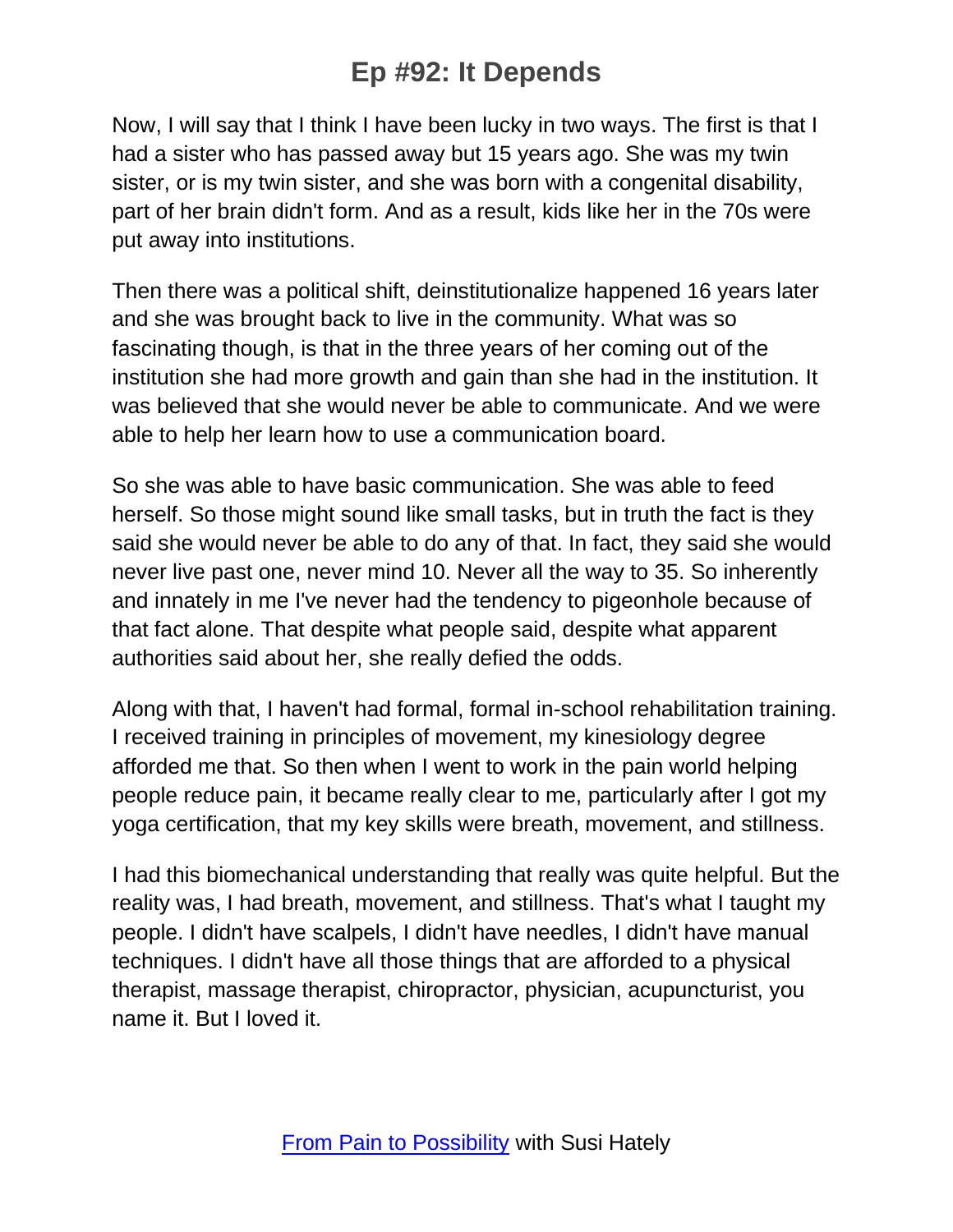And I've always loved it. Because the key is it enabled me to play in the world of it depends. I didn't have to fall into the trap of evidence only. My evidence was what was happening clinically.

The condition, yes, is significant. But how does this person move who has this condition? How does this person with breast cancer differ from that person with breast cancer? Oh, yes, because that person with breast cancer also has A, B, C, and D, both in a physical symptom, but also with what's going on in their family and what's going on in their world.

So if we can then just recognize, okay, yes, there's a condition present. They have a desire, an outcome they seek. We can help them own the process through some really basic skills, but powerful skills of breathing, moving better, and stillness. And then from there continuing to add load, add complexity, and help them move towards what it is they really, really want.

All conditions are expressed differently. To fall into the trap of rules means to fall into a bit of a case where you're not seeing who the person actually is. So step back for a moment and consider who is the person that you're engaging with? What is it that they really want? Are your own beliefs getting in the way of the process based on what you think is possible for them?

Don't underestimate the power of your own belief in thinking about your clients. It has impact. I'm not trying to tell you to be Pollyanna or to change your beliefs, just recognize what they are. And step back and see what theirs are. And how can you help realize their desires based off of their own beliefs? You might just surprise yourself with how your results change dramatically.

If this is interesting for you and you're interested in digging in more, our intensives are coming up March and April. Small groups, thorough attention, lots of room to make mistakes. Really uncovering your own belief patterns about healing and getting better. Recognizing that it all depends